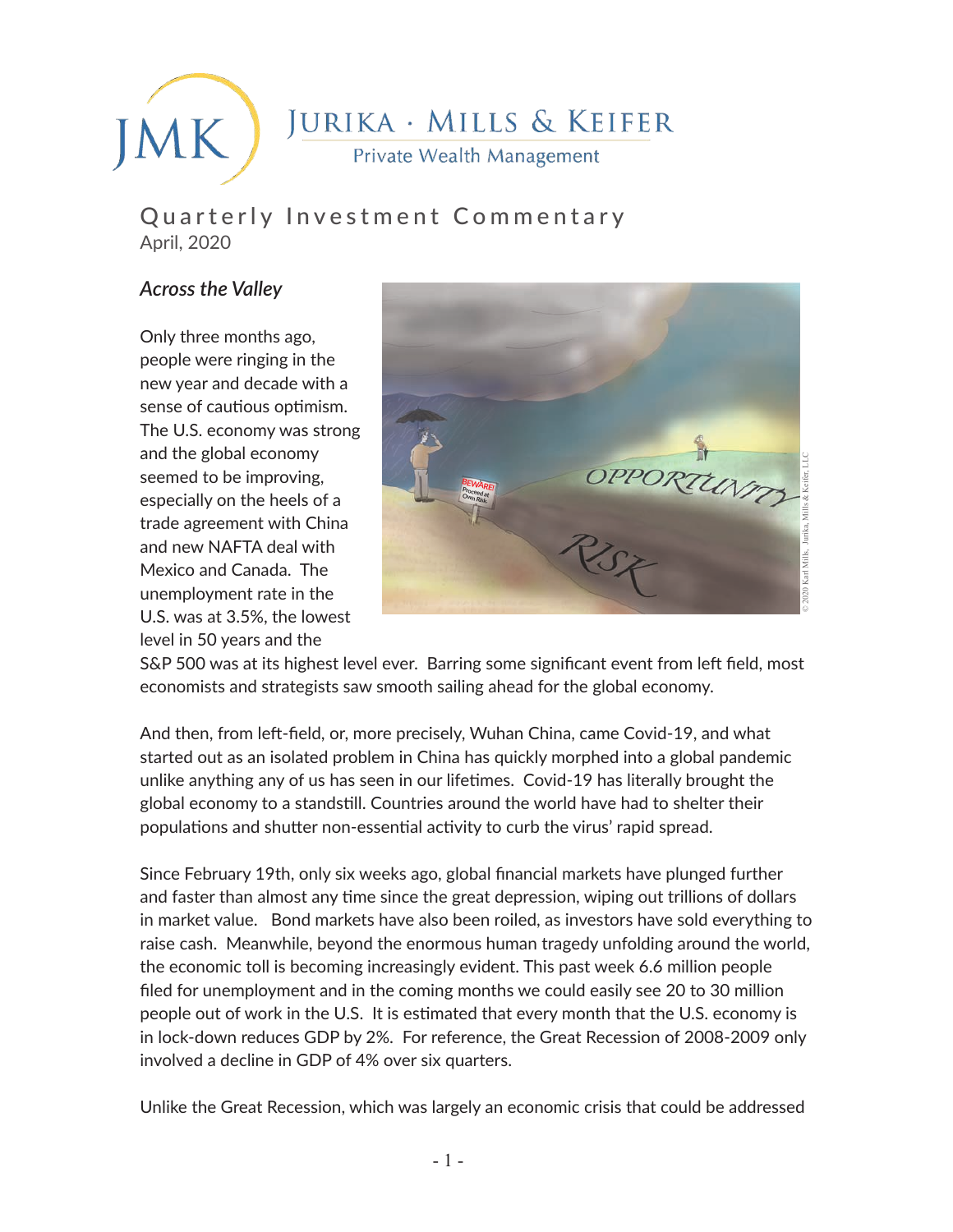with economic solutions, Covid-19 is first and foremost a human crisis that can only be solved with medical solutions and time. All past pandemics have eventually ended and there is nothing to suggest that this one will not either. We just don't know how long it will take. There is little evidence to suggest that it will be any time soon. There is some reason to hope that life might return to a state of limited activity once the arc of the disease has been substantially reversed, as has been the case in China and Korea. Physical distancing clearly works: it saves lives and buys our healthcare system critical time to get the equipment and resources needed to treat patients.

Physical distancing also comes with a high economic cost in that it involves putting large parts of the global economy into a self-induced coma for an indeterminate period of time.

In the U.S., the Federal Reserve and Congress have quickly stepped in with unprecedented amounts of monetary and fiscal support to stabilize markets and build a bridge across a very deep and very dark economic chasm. The Federal Reserve Bank lowered short-term interest rates to zero and has intervened to provide liquidity and support to credit markets. At the same time, the U.S. government has stepped in with three fiscal aid packages, the latest of which is the \$2.3 trillion dollar CARES Act, which provides direct cash grants and loans to households and businesses to help get them through the next few months. This is a massive stimulus program, several times what Congress passed to help support the economy during the 2008-2009 credit crisis. It is likely Congress will need to do even more. In Europe and China, Central Banks and governments are also pledging to do "whatever it takes."

The metaphor of a valley or chasm is a good one. Like the proverbial valley of the shadow of death, we know that we have to go through it and across it to the other side. We know that the journey will be grim from a human standpoint and that the scale and scope of the economic decline will be severe. And we also know that there is another side and we will get there. Most of the world's medical minds are working around the clock on solving the same problem. Although a vaccine may be 12 to 18 months away, there will likely be discoveries in the near future that improve the effectiveness of prevention and treatment. This could allow a return to semi-normalcy sooner, in measured steps and supported by extensive testing.

#### **A Framework For Investing:**

So how should one invest in the face of so much uncertainty. Should one sell everything and wait for the all-clear signal, or ride through it with the faith that we will get through this, and the economy and markets will rebound in the coming year or two. History suggests that the latter remains the far better strategy.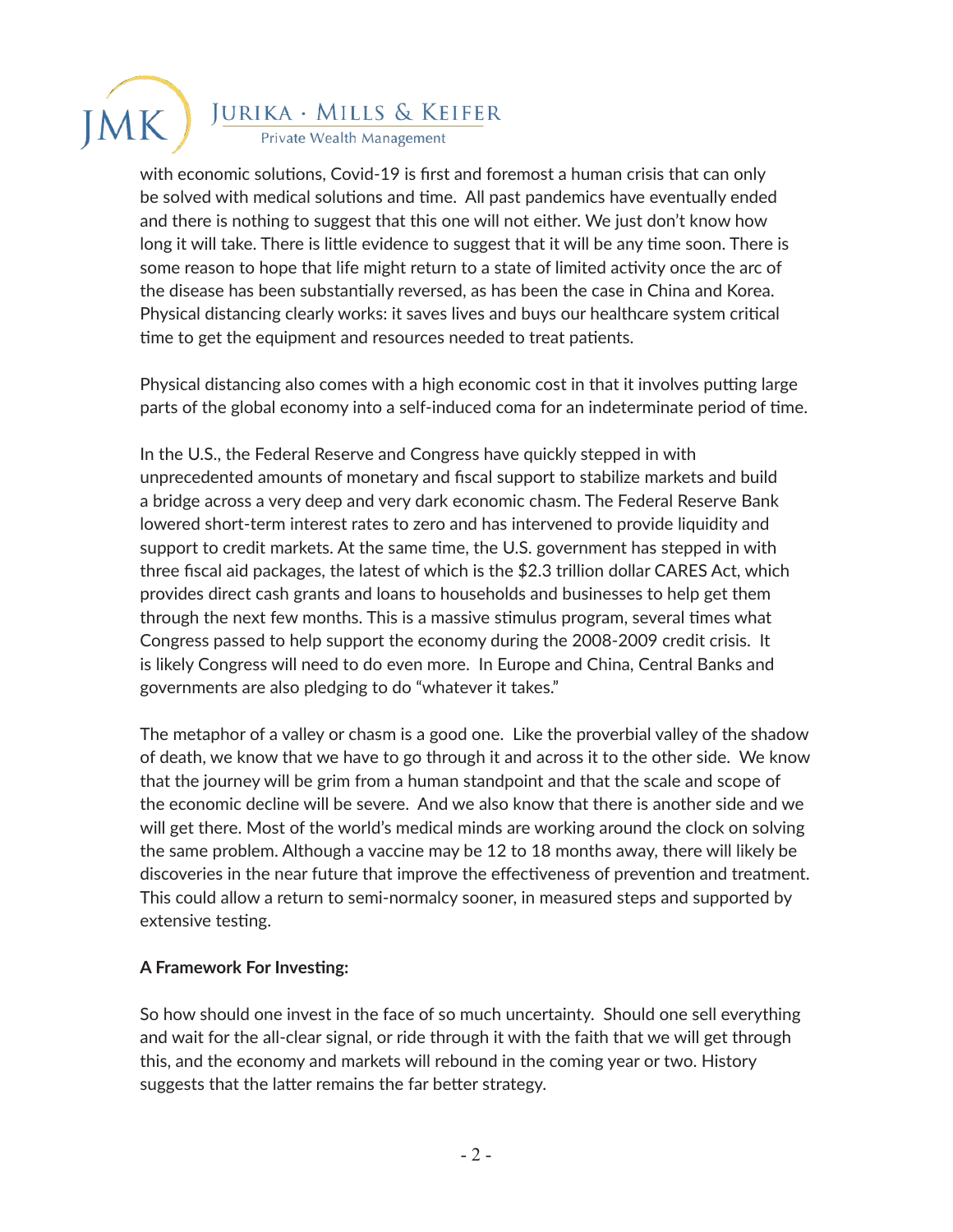

Although we are all in unchartered territory and the future looks both scary and murky, it is important to take a rational approach, driven by reason, history, and a long-term focus.



The chart above shows a century of market declines including the great depression, World War II and some other very difficult periods. Despite these setbacks, the economy and markets invariably declined and then resumed their natural tendency towards growth.

We will get through this crisis, as we have others, but will likely emerge on the other side in a different place, with an altered set of priorities and behaviors.

Our baseline expectation is that the current crisis will be more severe and take longer to resolve than most people would like to believe or than is currently priced into the financial markets.

But markets have already reflected a significant amount of economic damage and prices have fallen to levels where they offer attractive expected returns over the next two to three years. They will likely fall further, but as they do, they offer even greater value and even higher expected returns looking forward.

At the same time there will be large amounts of government stimulus flowing through the economy and Congress is already working on the next major stimulus package. When and as the economy starts to rebound, hopefully in the next few quarters, there will be a lot of pent-up demand for goods and services.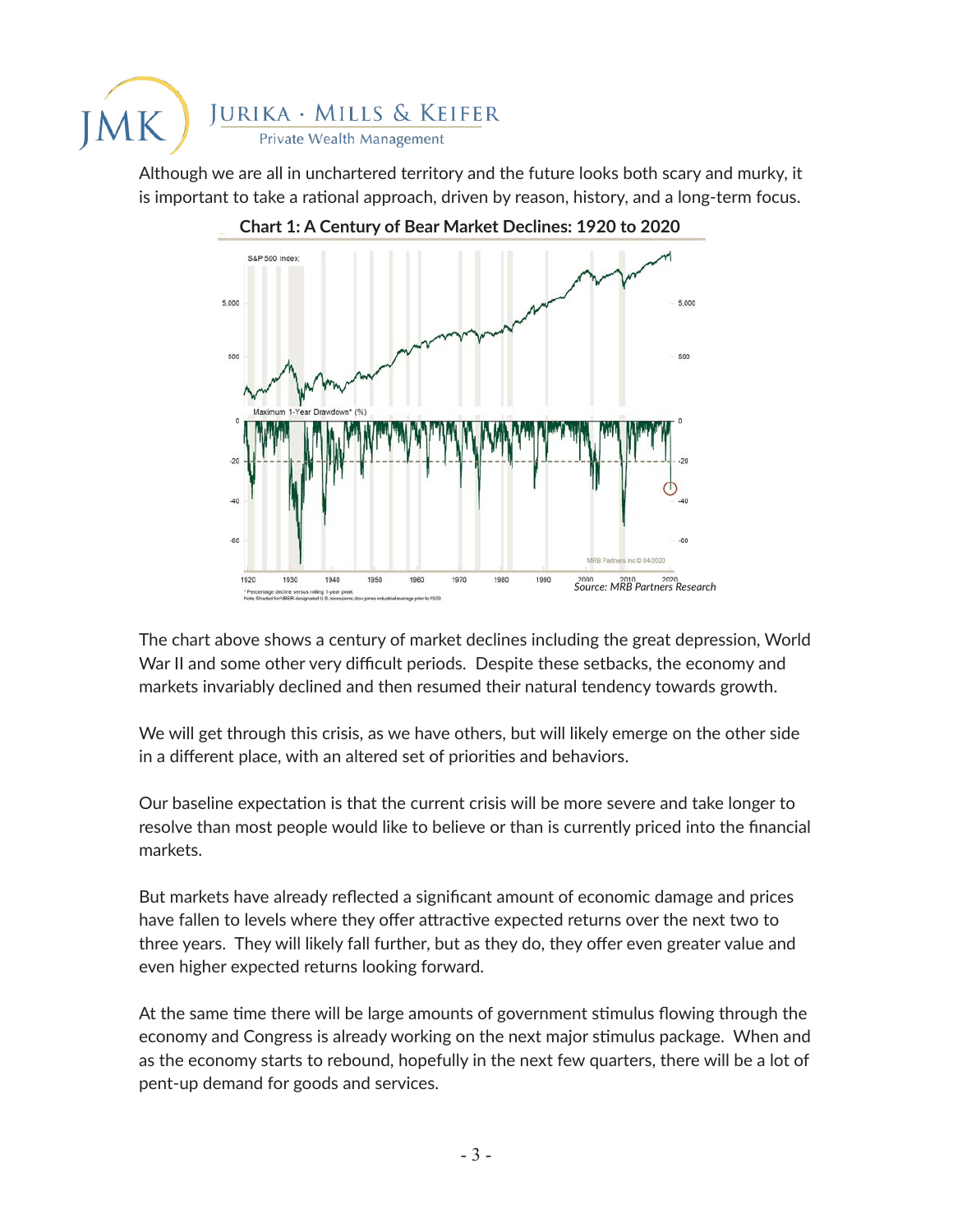And there is always the chance that things could normalize more quickly if the virus starts to die out at a faster than expected rate as a result of physical distancing, seasonality, or some unforeseen breakthrough. We are not counting on this, but know that things often play out differently than expected, sometimes for the better.

**We were fortunate in positioning portfolios more defensively going into the crisis and portfolios now have a reserve of cash and defensive investments for reinvestment back into stocks and other risk assets.**

So, the first guiding principal of our framework is to invest with a long-term perspective and avoid the temptation to wait for the crisis to pass and the "all clear" signal to be declared before reinvesting. By that time, markets will have already rebounded. **Good investment opportunities are rarely comfortable and comfortable investment opportunities are rarely good.** In addition, as the chart below shows, a significant portion of the stock market's return occurs in a small number of days, many of which are clustered around the worst days. Since the market has an upward bias over time, it tends to be better to ride through the bad days to enjoy the good ones.

Our strategy is to incrementally put this defensive capital to work over time as prices come down and/or as fundamental information improves.

A second guiding principle of our framework is that Covid-19 will change the investing landscape on the other side of the valley. It is a crisis that will impact



countries, governments, industries, and people differently, resulting in an uneven recovery, an altered competitive landscape, and a changed set of priorities and behaviors. It is important to invest with this changed landscape in mind.

**Here are seven issues that we think will be significantly altered by the Covid-19 Crisis:**

#### **Healthcare:**

The crisis has exposed the weakness of our current healthcare system and the critical importance of a centralized government role. If a virus can kill hundreds of thousands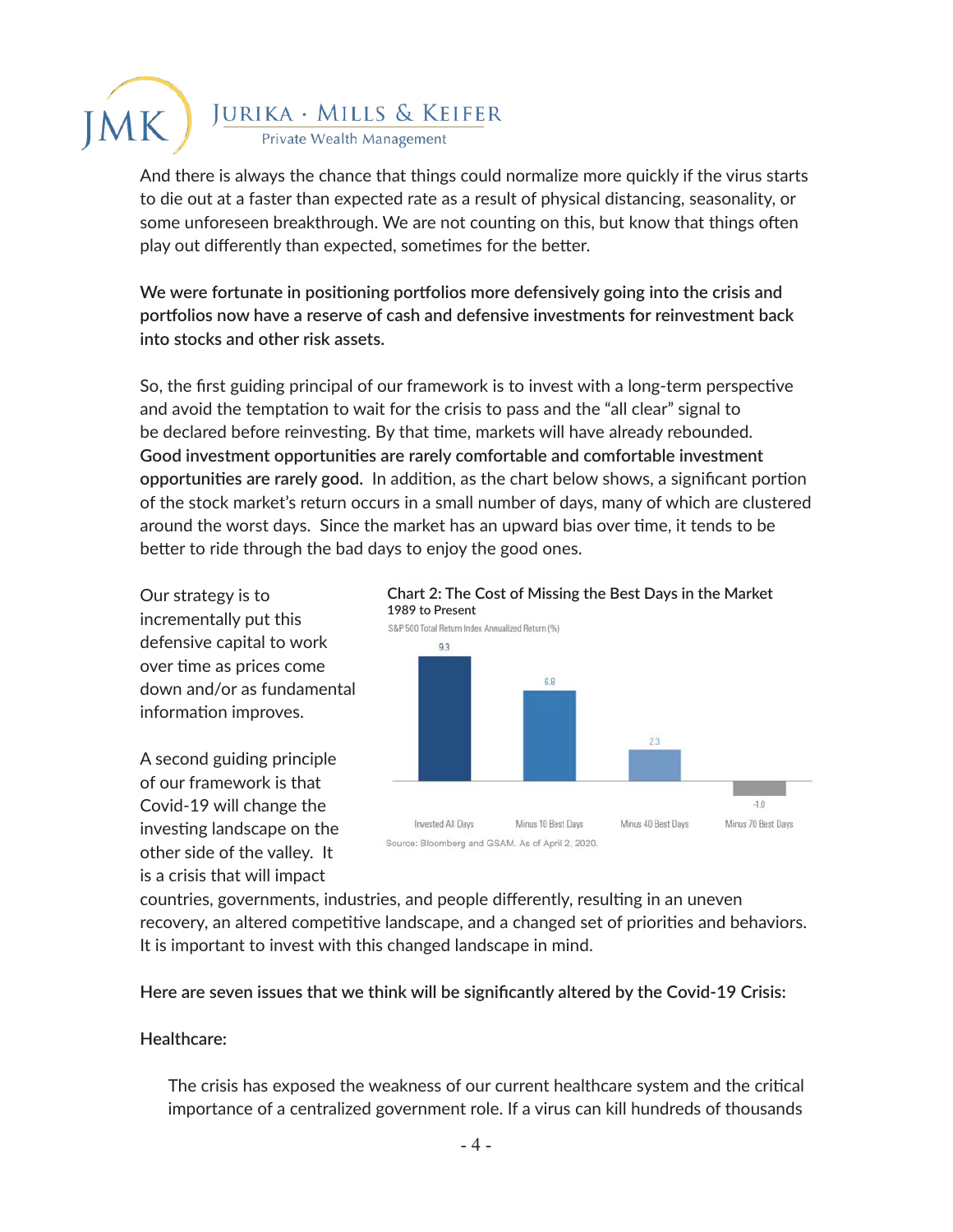

of people and cripple the global economy, then having a robust national healthcare system is not only a humane imperative, it is a matter of national security and economic necessity. Aircraft carriers and border walls are of little value in combating a pandemic, but a well-stocked and coordinated healthcare system is. Just as after September 11th we realized the need for a much more robust and coordinated intelligence effort, we expect a similar outcome in the wake of this pandemic. Covid-19 is a serious healthcare threat but it is also a dress-rehearsal for potentially more deadly viruses to come down the road.

#### **Globalization:**

Covid-19 is a global problem and will likely affect every region and country. Many countries, especially in the developing world are lacking the resources and ability to deal with a large infected population, setting the stage for a potentially catastrophic human tragedy. In the past, there was a much higher level of coordination among governments, typically with the United States playing a leadership role. As the world has generally eschewed globalization in favor of nationalism in recent years, and the United States has relinquished its leadership role, the ability of world governments to deal with this common problem in a coordinated and effective way has been greatly diminished. Perhaps, in the wake of Covid-19, as in the wake of World War II, we will see a return to greater global cooperation and coordination.

At the same time, the current crisis also underscores the vulnerability inherent in a globally dispersed supply chain. The majority of the masks, respirators and even antibiotics that we consume in the U.S. are made outside of this country, in places like China. During a crisis, globally dependent supply chains make it harder for companies to source materials to maintain domestic manufacturing capabilities once foreign factories are shuttered, ports are closed and aircraft are grounded. In the wake of Covid-19, we would expect that many companies will move more manufacturing capabilities back to the U.S.

#### **Consumer Behavior:**

Even after Covid-19 has passed, across the valley, there are likely to be long-term changes to human behavior in its wake. Human beings are inherently social creatures who crave physical connection, especially in times of struggle. Covid-19 has turned physical proximity from a comfort into a danger. Until the virus has been fully extinguished as a threat, we think people will be reluctant to gather in large groups or crowded venues like shopping malls, concert halls, places of worship, or cruise ships.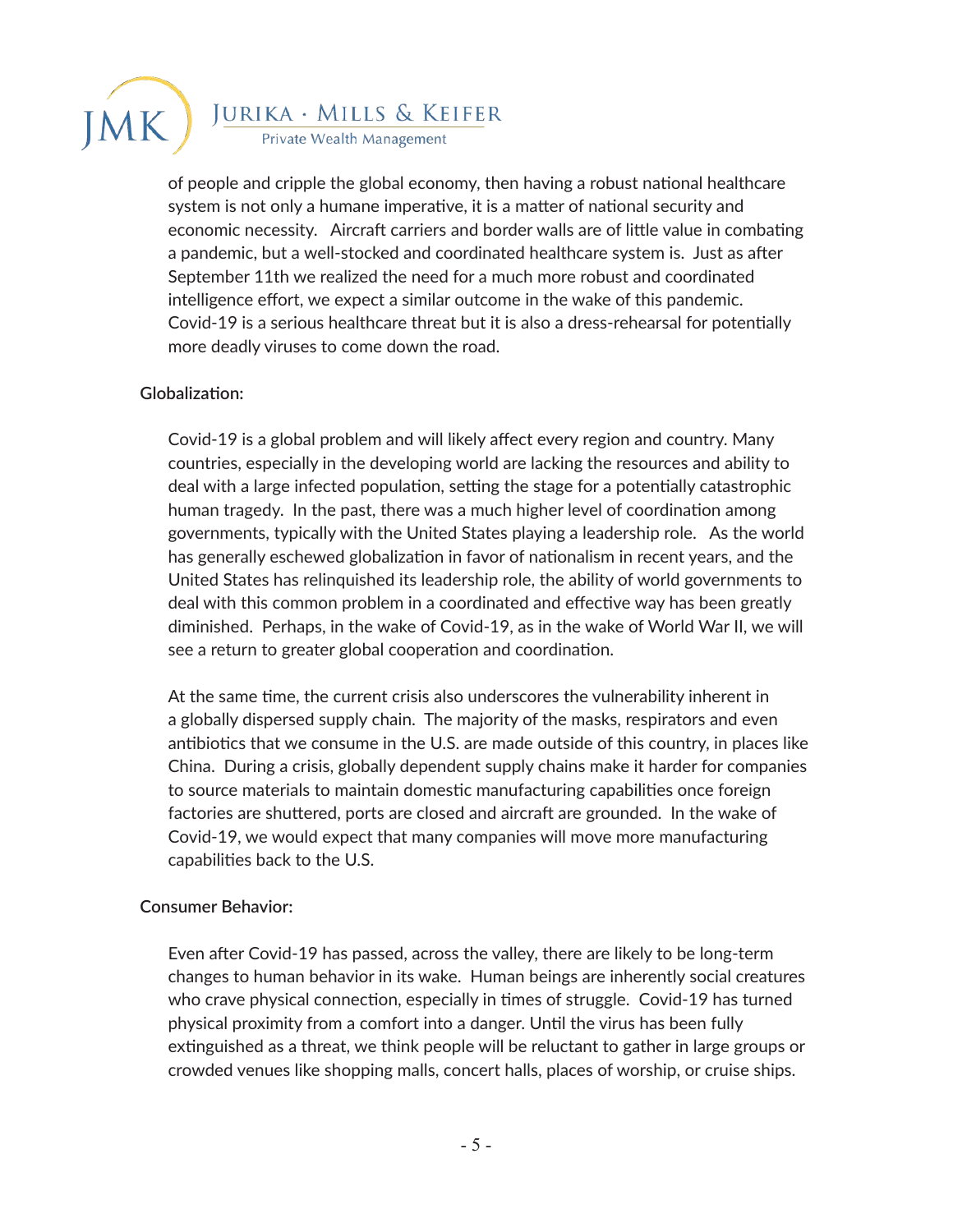

At the same time, we are being forced to connect, meet, shop, and order food online, including many of us who might otherwise be slower to adopt new technologies. Our online activity has moved from discretionary to *essential*. We may find that even after the Covid threat has passed, we continue to favor these online alternatives because they actually work well and are a better use of time and money. This has large implications for the airline and hospitality industries as well as the world of retail.

#### **Competitive Landscape:**

*Winners and Losers:* The global economy is not an even playing field and Covid-19 will have a very different impact on industries and companies. Some will actually be helped by the current and post-Covid world and others will be temporarily or permanently harmed. Healthcare and technology companies involved with finding a cure, stocking hospitals with vital equipment, and allowing people to connect online are seeing a surge in demand for their products and services. Conversely, businesses in economically sensitive areas such as energy, manufacturing, airlines, hotels, restaurants, and discretionary retail are seeing demand for their products fall off a cliff. In some cases, it may take years before things return to normal for them. Companies with large amounts of debt face an especially perilous time ahead.

*Strong get stronger:* We have also observed that in past crises, strong companies tend to get stronger. Weaker competitors don't survive and/or are purchased at bargain prices by industry leaders. A strong balance sheet is a vital asset through an economic storm.

#### **Style versus Substance:**

The political pendulum tends to swing from one extreme to another. The current crisis has revealed the sharp contrast between style and substance. The Trump administration has earned political capital with its base in recent years by touting a strong economy and stock market while discrediting scientists and other experts, and defunding government agencies and programs that didn't serve its political narrative and priorities. This has left the Federal government spectacularly ill-prepared to handle a real crisis such as Covid-19 that requires a high degree of professional expertise and leadership, as well as coordination among a large number of Federal, State and Local government agencies. When times are good, it can be easy and politically expedient to criticize the government, but in a crisis, people expect the government to come and save the day with the full competence of a Seal Team Six, as was the case in the wake of September 11th and Hurricane Katrina.

Although President Trump is currently enjoying a bump in polls, it remains to be seen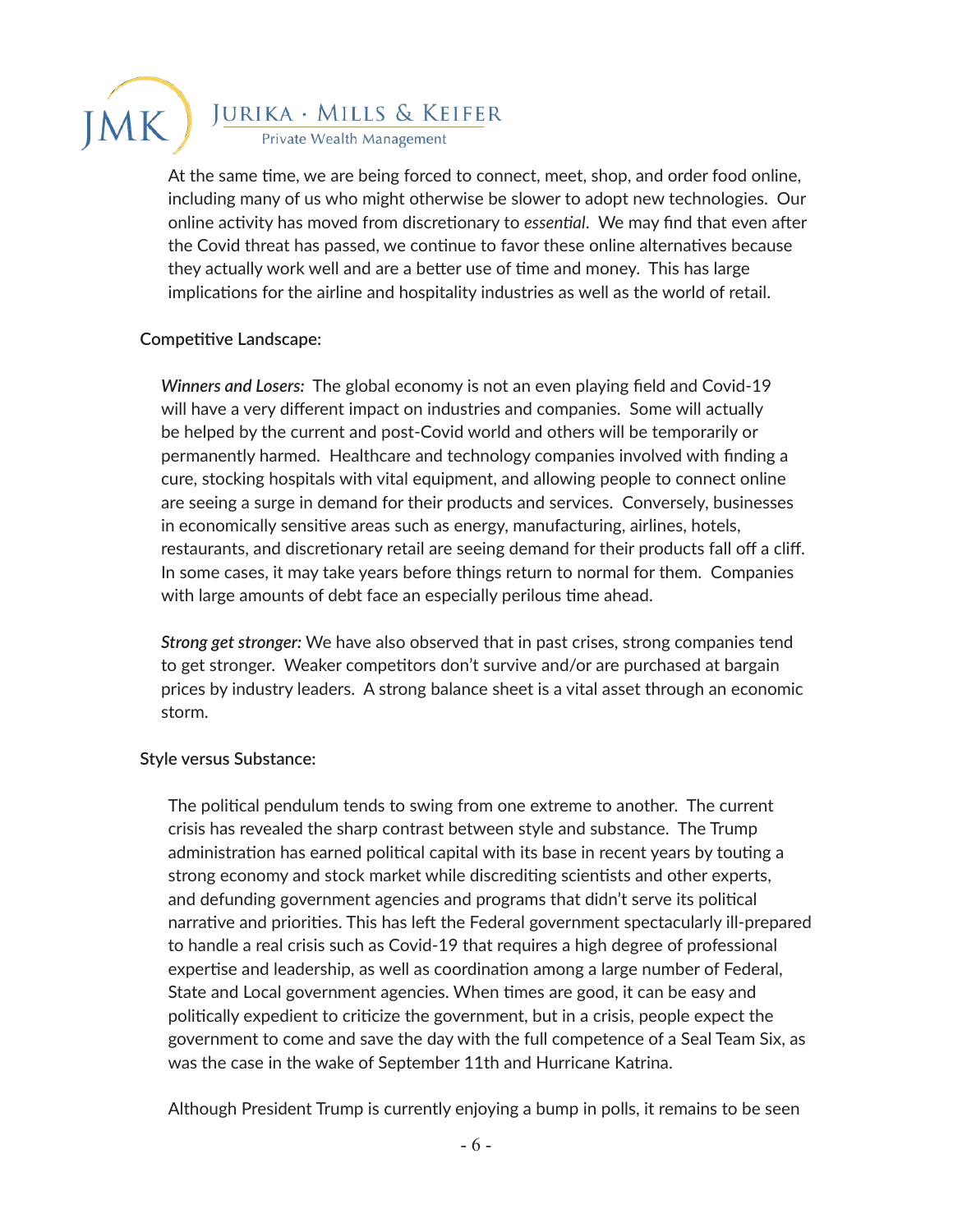

if this bump will endure and how he will be judged in the months leading up to the election, especially without a strong economy and stock market to stand on. Voters may be more inclined to vote for a change, which could lead to a full Democratic sweep of the White House, House of Representatives and the Senate.

#### **Debt:**

Before Covid-19 hit, the world was already awash in debt, with total private and public market debt 2 to 3 times GDP in the developed world. The monetary and fiscal response to Covid-19 will cause public debt levels to explode with no easy path to ever put the genie back in the bottle. At some point, excessive amounts of debt should result in slower economic growth, higher interest rates and inflation. We do not think this is an immediate concern. In the near term, fiscal stimulus should be supportive of a return to economic growth. And, with the world's largest economy and reserve currency, the U.S. has a greater ability to borrow than most any other nation. Most other countries may not be so fortunate, especially those in the developing world who are forced to borrow in dollar-denominated debt. Countries that are dependent on oil exports are in a particularly dire situation.

**Based on these framing issues, we are allocating client portfolios around the following areas of focus:** 

 1) High quality companies focused on technology and innovation that are less impacted by the downturn and have strong balance sheets.

2) Companies involved with healthcare and innovation including biotechnology and medical technology. Demand for their products and services should only increase.

3) Quality growth companies that may be more impacted by the downturn but have strong balance sheets and should rebound over the long-term.

4) Chinese and other emerging market growth companies focused on technology and consumer markets. China appears to be on the other side of the valley in terms of curbing infection rates and slowly returning back to normal. In addition, the government has put a large fiscal stimulus program into effect which should help the Chinese economy to rebound.

5) Well-capitalized companies with attractive and sustainable dividend yields. The U.S. 10-Year Treasury bond currently yields only 1%. By contrast, the annual dividend yield on many high-quality companies is several times this.